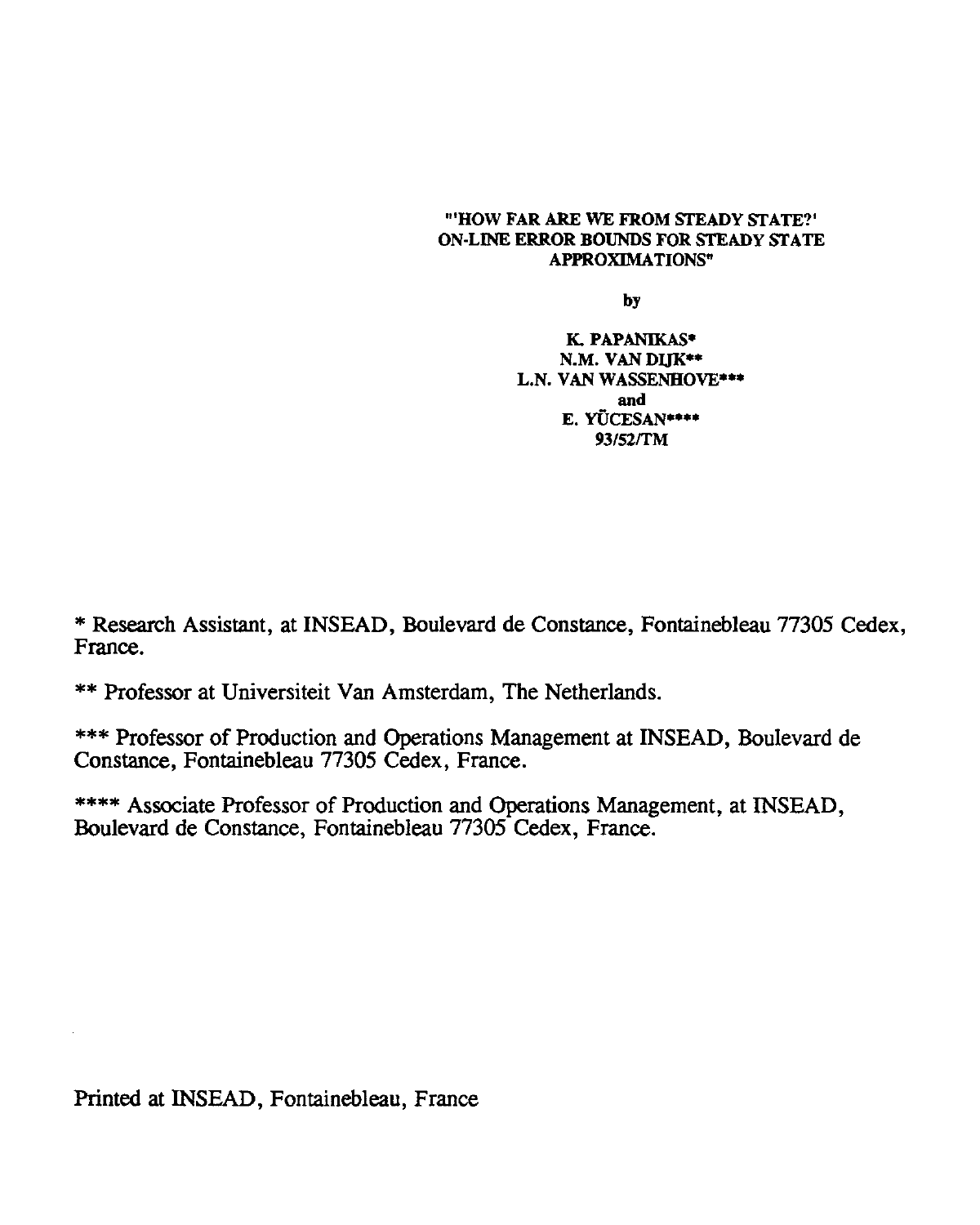# " How far are we from steady state ? "

# **On-line error bounds for steady state approximations.**

Kleanthis D. Papanikas<sup>2</sup>, Nico M. Van Dijk<sup>1</sup>, Luk N. Van Wassenhove<sup>2</sup> and Enver Yücesan<sup>2</sup>

## Abstract

By studying performance measures via reward structures, on-line error bounds are obtained by successive approximation. These bounds enable one to determine when to terminate computation with a guaranteed accuracy. Furthermore, they provide insight into steady-state convergence in practical situations. The method is tested for a number of simple capacitated queueing networks. The results obtained indicate that the method provides a practical tool for numerically approximating performance measures of queueing networks.

Keywords: Markov reward structures, steady-state, queueing networks

<sup>&</sup>lt;sup>1</sup> University of Amsterdam ( U. v. A.), Amsterdam, The Netherlands,

<sup>&</sup>lt;sup>2</sup> INSEAD, Fontainebleau, France.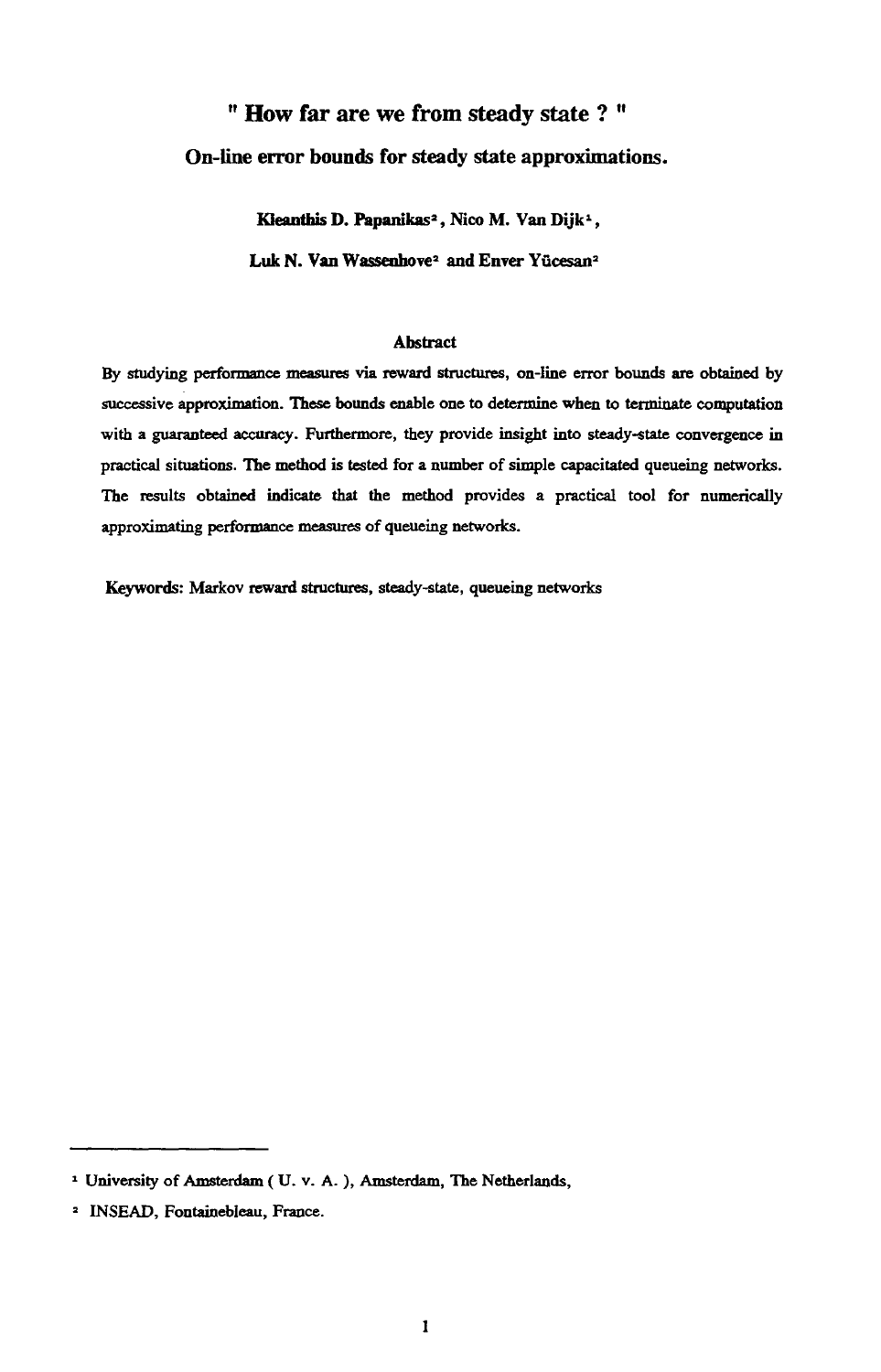# **1. Introduction**

Over the last decades the use of Markov chains has become generally accepted to model and evaluate a variety of practical situations. Particularly, the use of Markov chains in queueing networks has become highly popular within such major application areas as manufacturing, telecommunications, and computer networks.

Typical performance measures of interest such as average throughput, average response time or system utilisation are to be seen as steady-state measures. Roughly speaking, these are measures that represent averages over a relatively long period of time. Many real systems, however, may have a finite "lifetime". They may therefore never reach steady state. A practical question is then how realistically the assumption of steady state reflects the actual situation. Or, relatively how long does it take for a system to reach a more or less stationary situation ?

Results from numerical analysis are available that show the convergence rate of the transition matrix iterations to its steady-state solution to be geometrically fast under a constraining constant depending on the second eigenvalue of this matrix [Cinlar 1975]. However, eigenvalues can only be obtained in more simplistic situations; their numerical calculations very rapidly become prohibitively expensive, if not impossible, for more realistic complex systems.

Unfortunately, no other type of results, even experimental ones, seem to be reported. Therefore, very little is known in general about how fast steady state is reached. In addition, analytic closed-form expressions, particularly product form expressions, are highly restricted when such practical considerations as finite constraints, breakdowns and job interference are taken into account [van Dijk 1993]. As a consequence, in such circumstances numerical computation of the performance measure of interest becomes attractive as an alternative to approximation methods or simulation. Indeed, the latter two procedures have the disadvantages of:

- (i) being computationally expensive,
- (ii) having no a *priori* guarantee of being unbiased, and
- (iii) lacking a guaranteed error bound for accuracy.

A numerical approach in contrast also has to cope with the computational consequences (i) but it is usually guaranteed to be (asymptotically) correct. The remaining question of interest involves (iii) or alternatively whether a guarantee of accuracy can be provided when numerically approximating a performance measure. This latter question, in turn, also addresses the earlier question of how fast steady state is reached or at least how well a steady-state value of a performance measure is approximated.

The objective of this paper is therefore to provide a method to assess the accuracy of a steadystate value for a particular performance measure of interest. Such a method can be used for direct numerical computation. In addition, this approach can provide an indicator for the actual steady-state convergence rate in a realistic situation.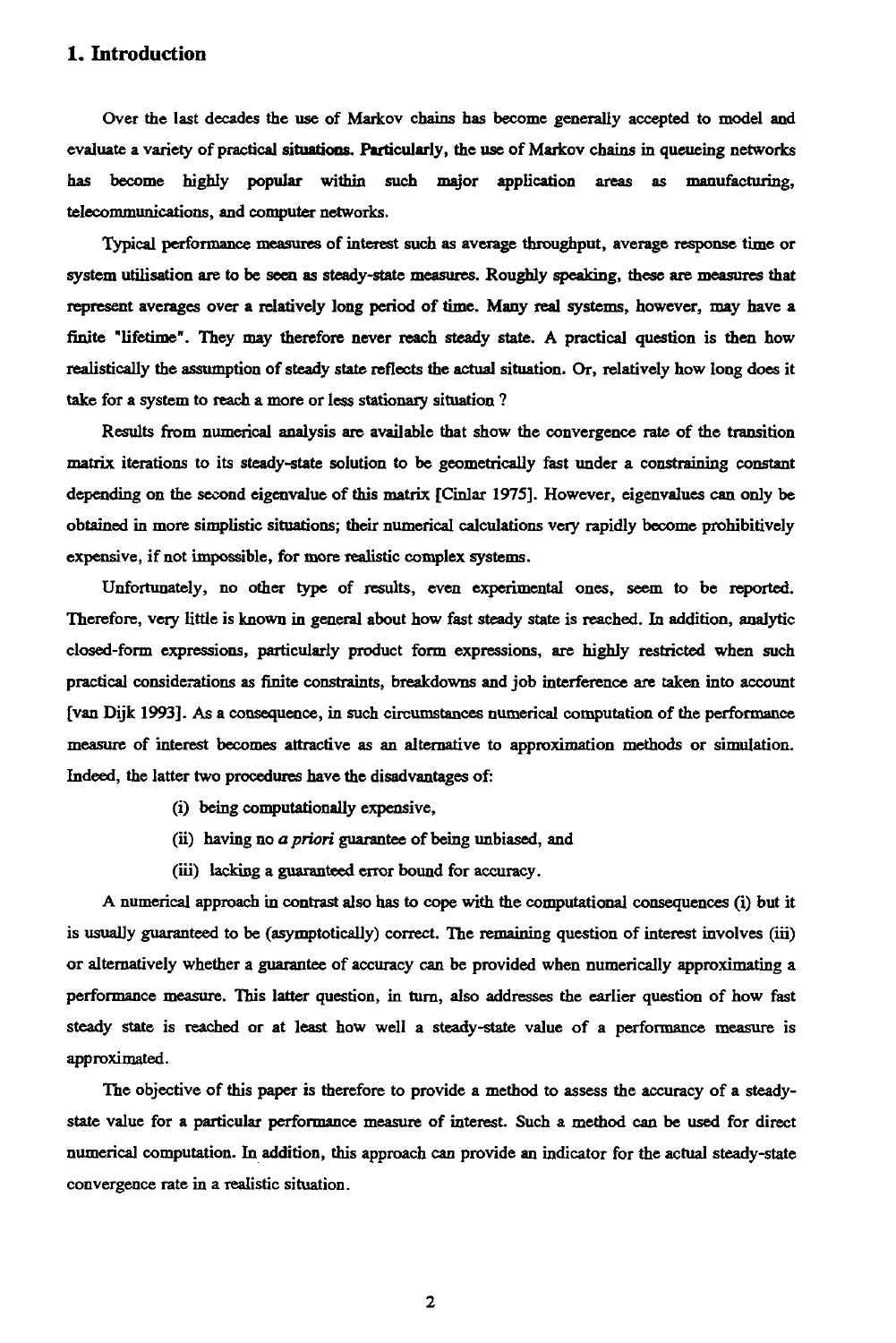The key idea of our approach is to evaluate average performance measures by means of Markovian cumulative reward structures. A rather simple result, which has *been* developed and used in Markov decision theory, can then be adopted directly. This result was originally developed and used by Odoni [1969] and Popyack [1985] to determine the accuracy of successive approximation schemes in dynamic programming ( also see Ross [1985] and Tijins [1986]). So far, however, it has not been applied for the purpose of approximating steady state performance measures.

To this end, a somewhat simplified result, adopted from the literature, will be presented for direct application to Markov reward chains. Next, its potential will be illustrated on some generic queueing networks. An illustrative set of numerical results is included. A more extensive study is undertaken in [Papanikas, 1992]. These results show that the error bounding technique can be used in a straightforward fashion to determine truncation points for computations and to guarantee a level of accuracy with respect to a steady-state value. As such, it can be regarded *as a* simple and guaranteed tool for realistic applications.

This paper is organized as follows: Section 2 presents the general approach and the result that provides on-line error bounds. In Section 3, the method is applied to a two-station assembly line structure. Section 4 provides a discussion on the operating characteritics of the proposed method. The discussion is summarized in Section 5.

# **2. Methodology**

### 2.1. Preliminaries

Consider a continuous-time Markov chain (CTMC), $\{X(t): t>=0, (\Omega, Q, r)\}$ , with a state space  $\Omega = \{ 0,1,2,3, \cdots \}$ , an infinitesimal generator matrix with transition rate q(i,j) from state i to state j,  $Q = [q(i,j)]$ , and a one-step reward rate, r(i) when the system is in state i. It is further assumed that: **a** Markov chain (CTMC), $\{X(t): t > = 0, (\Omega, Q, r)\}$ , with a state initesimal generator matrix with transition rate  $q(i,j)$  from state i to step reward rate, r(i) when the system is in state i. It is further lucible at  $\Omega$  with

- (i) The Markov process is irreducible at  $\Omega$  with a unique steady-state distribution  $\{\pi(i)\}_{i\in\Omega}$ .
- (ii) Without loss of generality, a value  $D < \infty$  exists for which

$$
\sum_{j\neq i} q(i,j) \leq D \quad (i \in \Omega) \tag{2.1}
$$

(iii) For a given reward rate,  $r(i)$ , the measure g is well defined by

$$
\mathbf{g} = \sum_{i} \pi(i) \cdot r(i) \tag{2.2}
$$

The average expected reward of the model can be more easily obtained after the standard uniformization technique has been applied. The goal of using this technique is the prospect of studying our continuous-time model as a discrete-time Markov chain with a probabilistically equivalent generator matrix.

The uniformized one-step transition probability matrix  $P = [p(i,j)]$  is defined as :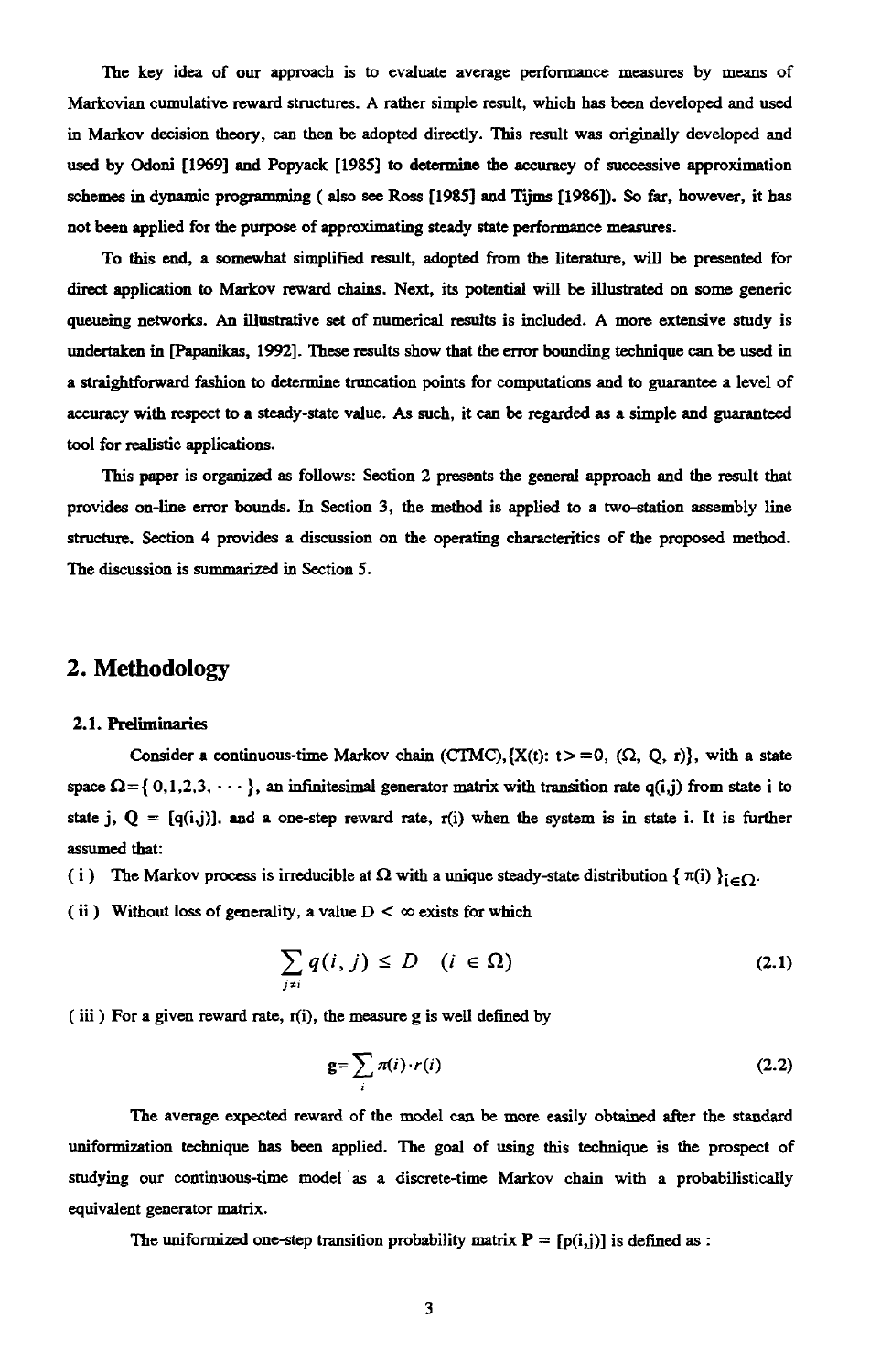$$
p(i,j) = \begin{cases} q(i,j) & (j \neq i) \\ 1 - \sum_{i \neq j} q(i,j) & (j = i) \end{cases}
$$
 (2.3)

It can be directly seen that the generator  $Q<sup>d</sup>$  of the discrete-time Markov chain over epochs  $p(i, j) = \begin{cases} a_{(i, j)} & (j \neq i) \\ 1 - \sum_{i \neq j} q_{(i, j)} & (j = i) \end{cases}$  (2.3)<br>It can be directly seen that the generator  $Q^d$  of the discrete-time Markov chain over epochs<br>{0, 1/D, 2/D,.....} with one-step transition matrix P coinci matrix  $Q = [q(i,j)]$  of the continuous-time model, as  $Q^d = (P - I) \cdot D = Q$  where I is the identity matrix.

The fact that the two models have equivalent generator matrices implies that the steady-state distributions are also equal  $\pi = \pi^{d}$ . The latter are determined by  $\Pi Q = 0$  and  $\pi^{d} Q^{d} = 0$ . As a consequence, related performance measures such as average expected reward g for a given reward rate r are also equal. We can thus restrict our attention to the discrete-time model. performance<br>We can thus<br>study the av<br>n = 0,1,2,3,<br> $\sum_{r=1}^{n-1} P^k r = \sum_{r=1}^{n-1} P^r$ **Example directly seen that the generator**  $Q^d$  **of the discrete-time Markov chain over epochs<br>** *(D,.....)* **with one-step transition matrix P coincides with the infinitesimal generator<br>**  $(Q(i,j))$  **of the continuous-time model,** 

In order to study the average reward for our discrete-time model and with  $P^k$ , the k-th power of P, for each  $n = 0, 1, 2, 3, \ldots$ , we define the expected total reward functions  $V_{n_1}$  by:

so equal. We can thus restrict our attention to the discrete-time model.  
\norder to study the average reward for our discrete-time model and with 
$$
P^k
$$
, the k-th,  
\nfor each  $n = 0,1,2,3,...$ , we define the expected total reward functions  $V_n$ , by:  
\n
$$
V_n(i) = \sum_{k=0}^{n-1} P^k r = \sum_{k=0}^{n-1} \left\{ \sum_j p^k(i,j) \cdot r(j) \right\}
$$
\n(2.4)  
\nThis expression represents the expected cumulative reward over n steps when starting in

In words this expression represents the expected cumulative reward over *n* steps when starting in state i at time 0 and receiving a reward r(j) at a visit to state j. uli<br>tk<br>LC

Then, by virtue of assumptions (i) and (ii), we can conclude that, for an arbitrary initial state i, the following expression is well defined and represents the average expected reward per unit time:

$$
\mathbf{g} = \lim_{n} \frac{1}{n} V_n(i), \quad n \to \infty \tag{2.5}
$$

This average reward value represents accurately different performance measures of interest through the appropriate specification of the reward rate function r.

Example As an example consider a M/M/1/N loss system ( that is, a single-server system with finite waiting room of size N-1 and exponential interarrival as well as service times) with arrival rate  $\lambda$ . and service rate  $\mu$ . The following measures in Table 1 can then be obtained, where  $1_{\{A\}}$  represents the indicator of an event A; i.e.,  $1_{\{A\}} = 1$  if event A is satisfied and  $1_{\{A\}} = 0$  otherwise.

| $\{A\}$ i.e., $\{A\}$ = 1 if event A is satisfied and $\{A\}$ |                        |  |  |
|---------------------------------------------------------------|------------------------|--|--|
| g                                                             | Г                      |  |  |
| Throughput                                                    | $\mu \cdot 1\{z > 0\}$ |  |  |
| Loss probability                                              | $1{z = N}$             |  |  |
| Tail probability t                                            | $1\{z > t\}$           |  |  |
| Mean number                                                   | z                      |  |  |
| Table 1.                                                      |                        |  |  |

Table 1.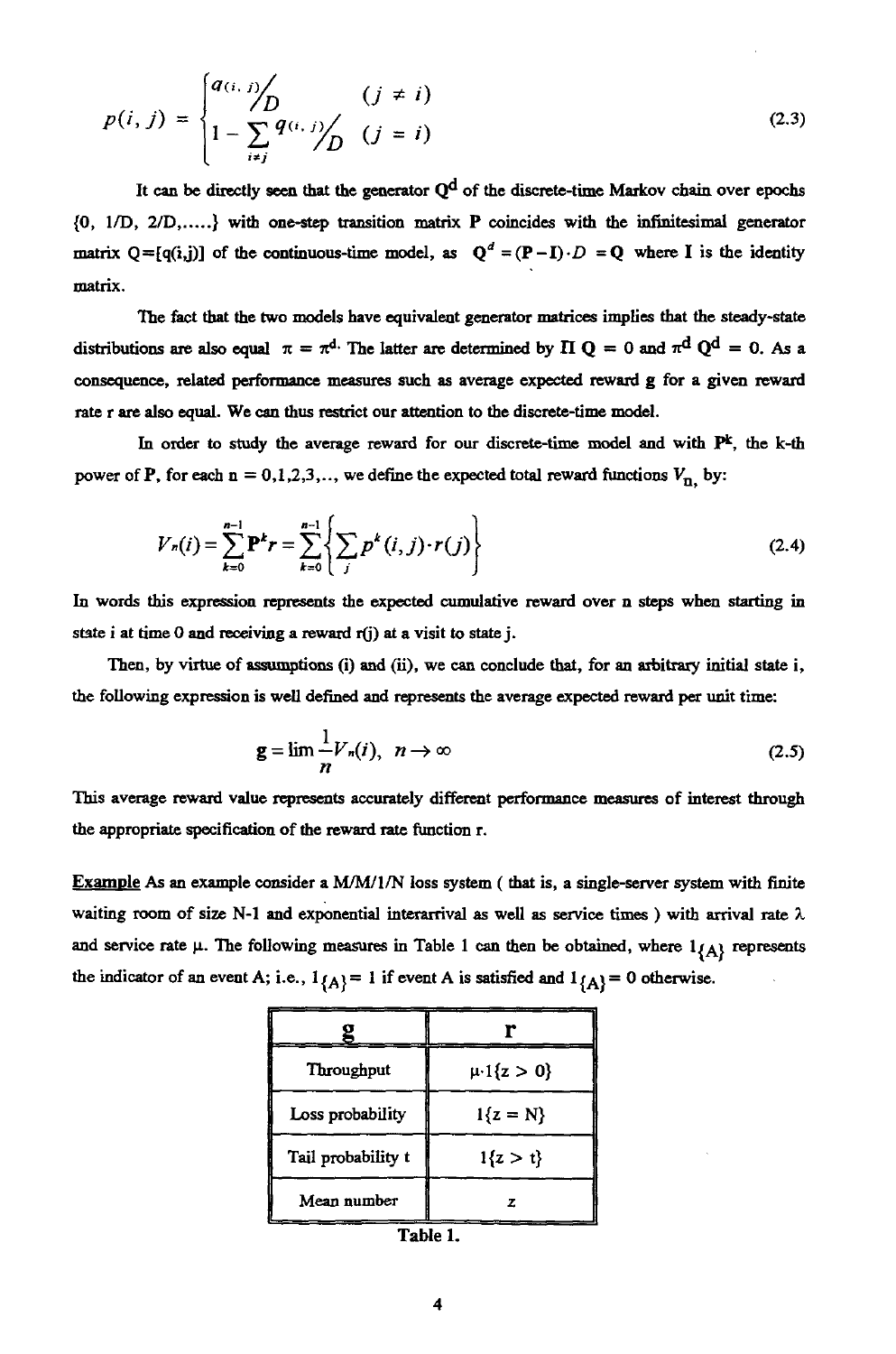The following simple recursion relation, which is directly obtained from (2.4) and which is also known as a one-step Markov reward or dynamic programming relation,

The following simple recursion relation, which is directly obtained from (2.4) and which is also  
down as a one-step Markov reward or dynamic programming relation,  

$$
V_n(i) = \begin{cases} 0 & \text{for } n = 0 \\ r(i) + \sum_j p_{(i,j)} V_{n-1}(j) & \text{for } n \ge 1. \end{cases}
$$
(2.6)

provides a simple computational scheme, also known as successive approximation, to calculate or better approximate the value g, using (2.5) and the starting values:

$$
V_0(i) = 0
$$
 for all i.

In the next subsection, however, we will show that this same scheme can also be used to approximate g without averaging, that is (2.3), but in contrast by providing monotonically converging lower and upper bounds of g.

### 2.2. On-line error bounds

To this end, define values  $M_n$  and  $m_n$  by

but averaging, that is (2.3), but in contrast by providing monotonically  
upper bounds of g.  
umds  
ne values 
$$
M_n
$$
 and  $m_n$  by  

$$
\mathbf{m}_n = \min_j [V_n(j) - V_{n-1}(j)]
$$

$$
\mathbf{M}_n = \max_j [V_n(j) - V_{n-1}(j)]
$$
(2.7)  
sult then applies. This result is adopted from results in Markov decision theory

The following result then applies. This result is adopted from results in Markov decision theory (e.g. see Tijms [1986, Chapter 3]). In that setting, it has already been made explicit and proven by Odoni [1969], and further extended most notably by Popyack [1985]. In a non-decision setting, however, it seems to have remained unmentioned and unexploited. For the directness in the present setting and for self containment, we prefer to present a compact proof. It then applies. This<br>Chapter 3]). In that a<br>ther extended most<br>ave remained unment<br>ainment, we prefer to<br> $m_n \le m_{n+1} \le g \le M_n$ .<br>For all i, by (2.7) (2.7)<br>results in Markov decision theory<br>been made explicit and proven by<br>1985]. In a non-decision setting,<br>For the directness in the present<br>of.<br>(n  $\ge$  0) (2.8)

### Result:

$$
\mathbf{m}_n \leq \mathbf{m}_{n+1} \leq \mathbf{g} \leq \mathbf{M}_{n+1} \leq \mathbf{M}_n \qquad (\mathbf{n} \geq 0) \tag{2.8}
$$

**Proof** First, note that, for all  $i$ , by  $(2.7)$ 

$$
V_{n}(i) \geq V_{n-1}(i) + \mathbf{m}_{n}
$$
  

$$
V_{n}(i) \leq V_{n-1}(i) + \mathbf{M}_{n}
$$

while by (2.6)

Let, it seems to have the mathematical uninertroder and unexplored. For the functions in the present  
\ng and for self containment, we prefer to present a compact proof.  
\n  
\n
$$
\mathbf{m}_n \leq \mathbf{m}_{n+1} \leq \mathbf{g} \leq \mathbf{M}_{n+1} \leq \mathbf{M}_n
$$
 ( $n \geq 0$ ) (2.8)  
\nFirst, note that, for all i, by (2.7)  
\n
$$
V_{n}(i) \geq V_{n-1}(i) + \mathbf{M}_n
$$
\nby (2.6)  
\n
$$
V_{n}(i) = r(i) + \sum_{j} p(i, j)V_{n-1}(j)
$$
 (2.9)  
\n
$$
\mathbf{m}_n + V_{n-1}(i) \leq r(i) + \mathbf{P}V_{n-1}(i) \leq \mathbf{M}_n + \mathbf{V}_{n-1}(i)
$$
 (2.10)  
\nconsider the left inequality of (2.10) and define the function  $\delta$  by:  
\n
$$
\delta(i) = [r(i) - \mathbf{m}_n] + \mathbf{P}V_{n-1}(i) - V_{n-1}(i)
$$
 (for all i) (2.11)

so that

$$
\mathbf{m}_{n} + V_{n-1}(i) \leq r(i) + \mathbf{P}V_{n-1}(i) \leq \mathbf{M}_{n} + \mathbf{V}_{n-1}(i) \qquad (2.10)
$$

First, consider the left inequality of (2.10) and define the function  $\delta$  by:

$$
\delta(i) = [r(i) - m_n] + PV_{n-1}(i) - V_{n-1}(i)
$$
 (for all i) (2.11)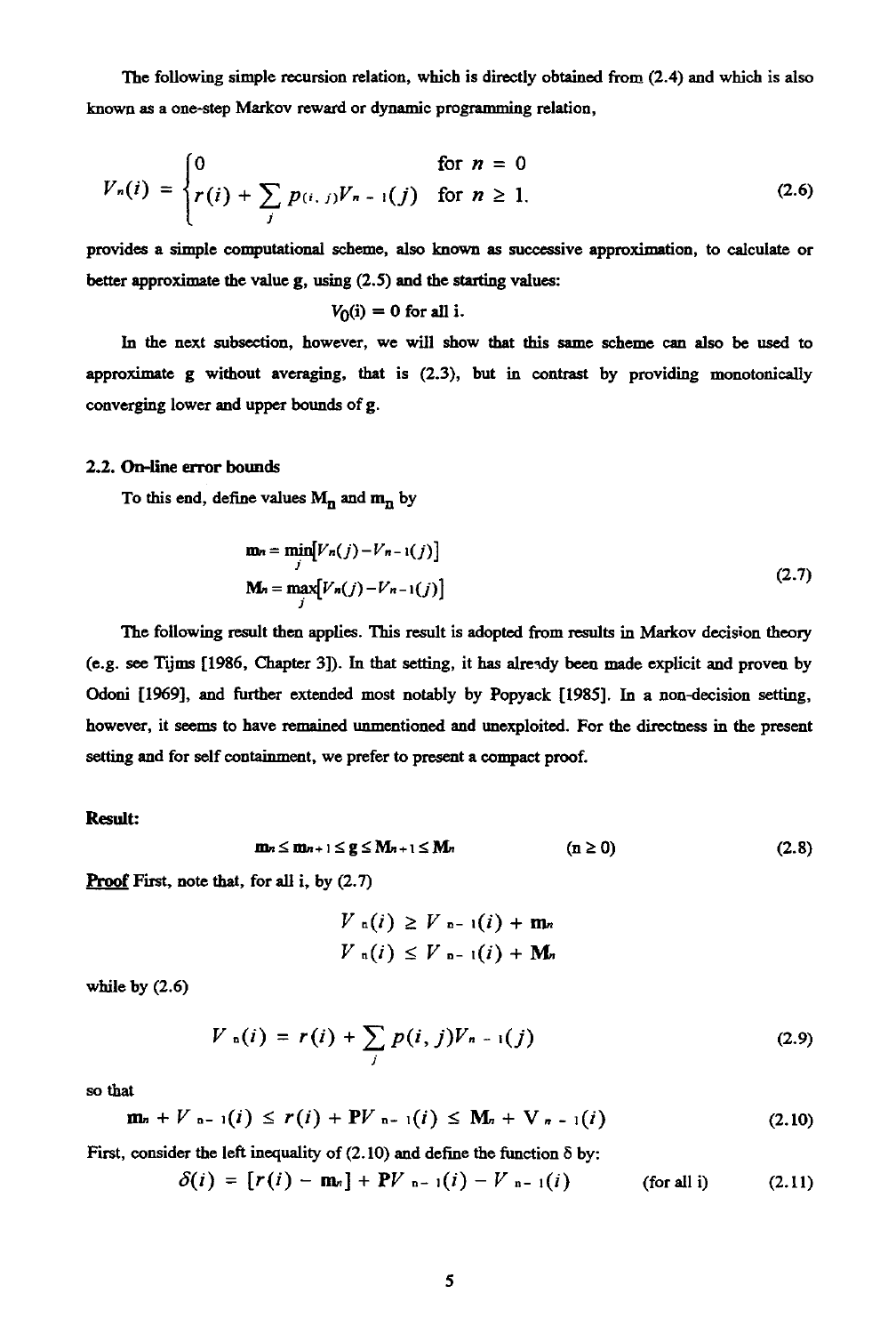Further, for convenience, set  $V = V_{n-1}$  and for the scalar  $m_n$  let  $\overline{m}_n$  denote the function  $\overline{\mathbf{m}}(i) = \mathbf{m}_n$  for all i. Then, in functional equation and for arbitrary N,

$$
\overline{\mathbf{m}}(i) = \mathbf{m}_n \text{ for all } i. \text{ Then, in functional equation and for arbitrary N,}
$$
\n
$$
V = \mathbf{P}V + [r - \mathbf{m}] - \delta
$$
\n
$$
= \mathbf{P}\{\mathbf{P}V + [r - \mathbf{m}]\} + [r - \mathbf{m}] - \delta
$$
\n...\n
$$
\dots
$$
\n
$$
= \mathbf{P}^{k}V + \sum_{k=0}^{N-1} \mathbf{P}^{k}r + \sum_{k=0}^{N-1} \mathbf{P}^{k}\overline{\mathbf{m}} - \sum_{k=0}^{N-1} \mathbf{P}^{k}\delta
$$
\n(2.12)\nAs the matrix  $\mathbf{P}^{k}$  is a probability matrix (that is, non-negative and with row sums equal to 1), first note that, for all i, 
$$
\sum_{k=0}^{N-1} \mathbf{P}^{k}\overline{\mathbf{m}}(i) = N\overline{\mathbf{m}}
$$
\nFurthermore,\n
$$
\sum_{k=0}^{N} \mathbf{P}^{k}\delta(i) \geq 0
$$
\n(2.13)\nwhere we used that  $\delta(i) \geq 0$  for all i by definition (2.11) and inequality (2.10).  
\nNext, divide both the left and right hand sides by N and let N \rightarrow \infty. As the function  $\mathbf{V} = \mathbf{V}_{n-1}$  is

note that, for all i,

$$
\sum_{k=0}^{N-1} \mathbf{P}^k \overline{\mathbf{m}}(i) = N \overline{\mathbf{m}}
$$

Furthermore,

$$
\sum_{k=0}^{N} \mathbf{P}^{k} \delta(i) \ge 0
$$
\n(2.13)

where we used that  $\delta(i) \ge 0$  for all i by definition (2.11) and inequality (2.10).

Next, divide both the left and right hand sides by *N* and let  $N \to \infty$ . As the function  $V = V_{n-1}$  is<br>unded function by the assumption that r is bounded, we then conclude, for any i: a bounded function by the assumption that r is bounded, we then conclude, for any i:

$$
\sum_{k=0}^{N} P^{k} \delta(i) \ge 0
$$
 (2.13)  
\n
$$
\ge 0 \text{ for all } i \text{ by definition (2.11) and inequality (2.10).}
$$
  
\nthe left and right hand sides by N and let N  $\rightarrow \infty$ . As the function V = V<sub>n-1</sub> is  
\nthe assumption that r is bounded, we then conclude, for any i:  
\n
$$
\frac{1}{N} V(i) \longrightarrow 0 \quad (N \longrightarrow \infty)
$$
  
\n(2.14)  
\n
$$
\frac{1}{N} P^{N} V(i) \longrightarrow 0 \quad (N \longrightarrow \infty)
$$
  
\n(2.14)  
\n2.5) with N substituted for n, we thus obtain, by combination of (2.12),

$$
\frac{1}{N} \mathbf{P}^{N} V(i) \longrightarrow 0 \quad (N \longrightarrow \infty)
$$

By also recalling (2.5) with N substituted for n, we thus obtain, by combination of (2.12), (2.13) and (2.14),  $0 \le g - m$ . Similarly, by considering the second inequality in (2.10),  $0 \ge g - M$ .

To prove the monotonicity, we conclude from (2.10) :

$$
\mathbf{m}_{n+1} = \min_{i} [V_{n+2}(i) - V_{n+1}(i)]
$$
  
= 
$$
\min_{i} \sum_{j} p(i, j) [V_{n+1}(j) - V_{n}(j)] \ge \min_{i} \sum_{j} p(i, j) \mathbf{m}_{n} = \mathbf{m}_{n}
$$

and similarly  $M_{n+1} \leq M_n$  is proven. This completes the proof of (2.8). •

## **3. An illustration**

In this section, we apply the approach outlined in Section 2 to a simple but nevertheless unsolvable and illustrative example: a finite assembly line.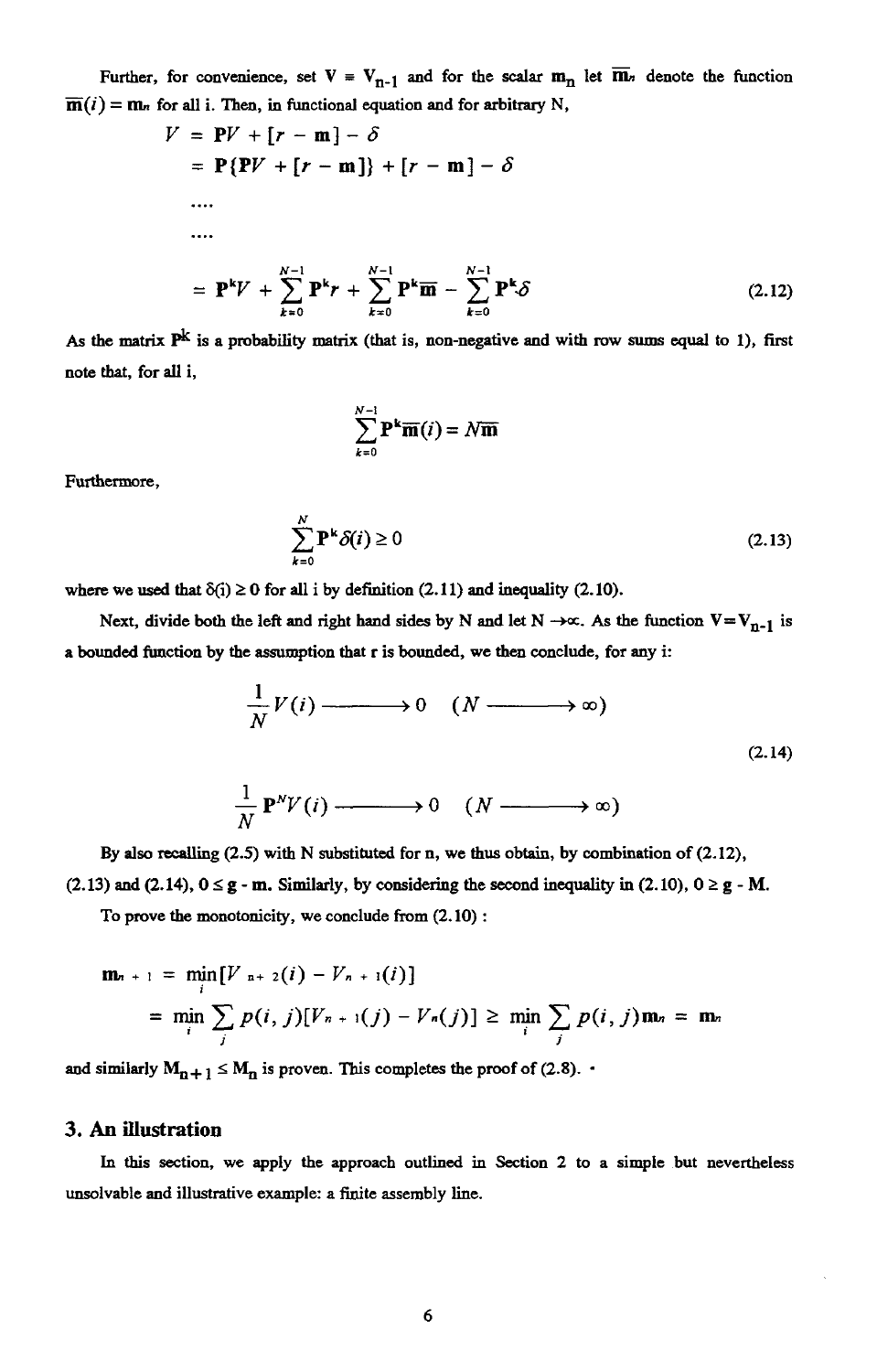## 3.1. Model

We consider a simple assembly line structure, a tandem queue which consists of two singleserver queues in series as depicted in Figure 1. Jobs arrive at the first queue according to a Poisson process with parameter  $\lambda$ . The service requirements are assumed to be exponentially distributed with parameters  $\mu_1$  and  $\mu_2$  at queues 1 and 2, respectively. Jobs are served in a first-come-first-served order. In addition, queue 1 has a capacity for at most  $N_1$  jobs in total and queue 2 for at most  $N_2$ .



A customer is denied access upon arrival when the first queue of the network is saturated  $(n1 = NI)$ . A customer is recirculated to the first station if, upon its service completion at station 1, the second station is saturated  $(n2 = N2)$ . Here we note that, because of the

memory/less property of the exponential distribution, one can also state that the first station stops servicing when the second one is saturated. This, in turn, is known as *communication blocking* (Altiok and Perros [1986]).

The state of the system can be described by the vector  $\overline{n} = (n_1, n_2)$  where  $n_i$  denotes the number of customers at station i, i=1,2. By  $\overline{n}$  +e<sub>i</sub> ( $\overline{n}$  -e<sub>i</sub>), we denote the state of the system equal to  $\overline{n}$  except for one customer more (less) at station i where  $\overline{n}$  -e<sub>i</sub> =  $\overline{n}$  for n<sub>i</sub>=0. Consequently, by  $\overline{n}$   $e_i + e_i$  we denote the state equal to  $\overline{n}$  with one customer moved from station i to station j, where  $i = 0$ corresponds to an external arrival at station j (j can only be the first station of the configuration) and  $j=0$  to a departure from the system at station i (again i is restricted to be the second station in the configuration). sta<br>at<br>1ar<br>|A<br>|A tion i,  $i = 1, 2$ . By  $n + e_i$   $(n - e_i)$ , we denote if more (less) at station i where  $\overline{n} - e_i = \overline{n}$  for equal to  $\overline{n}$  with one customer moved from s arrival at station j (j can only be the first st he system at station

The transition rates can be summarised in the following way:

$$
q(\overline{n}, \overline{n}') = \begin{cases} \lambda \cdot 1_{\{n_1 < N_1\}} & \overline{n}' = \overline{n} + e_1 \\ \mu_2 \cdot 1_{\{n_2 > 0\}} & \overline{n}' = \overline{n} - e_2 \\ \mu_1 \cdot 1_{\{n_1 > 0\}} 1_{\{n_2 < N_2\}} & \overline{n}' = \overline{n} - e_1 + e_2 \end{cases}
$$

Hence, with  $D = \lambda + \mu_1 + \mu_2$ , the uniformization constant, in accordance with (2.3), yields the probability of staying in the same state:

$$
q(\overline{n},\overline{n})=(1-[\lambda\cdot 1_{\{n_10\}}-\mu_1\cdot 1_{\{n_1>0\}}1_{\{n_2
$$

Two performance measures are used:

1.The throughput, T, of the system is defined as the number of customers departing from the second queue per unit of time. The reward rate,  $r(\overline{n})$ , in this case is given by:

$$
r(n_1, n_2) = \begin{cases} \mu_2 & n_2 > 0 \\ 0 & n_2 = 0 \end{cases}
$$

2. The expected sojourn time, W, is defined as the time a customer spends in the system, which includes both the service time and the waiting time in each queue. This sojourn time can be calculated through Little's law  $(L = T \cdot W)$ , where L is the average number of customers in the system. To calculate L, in turn, one can use: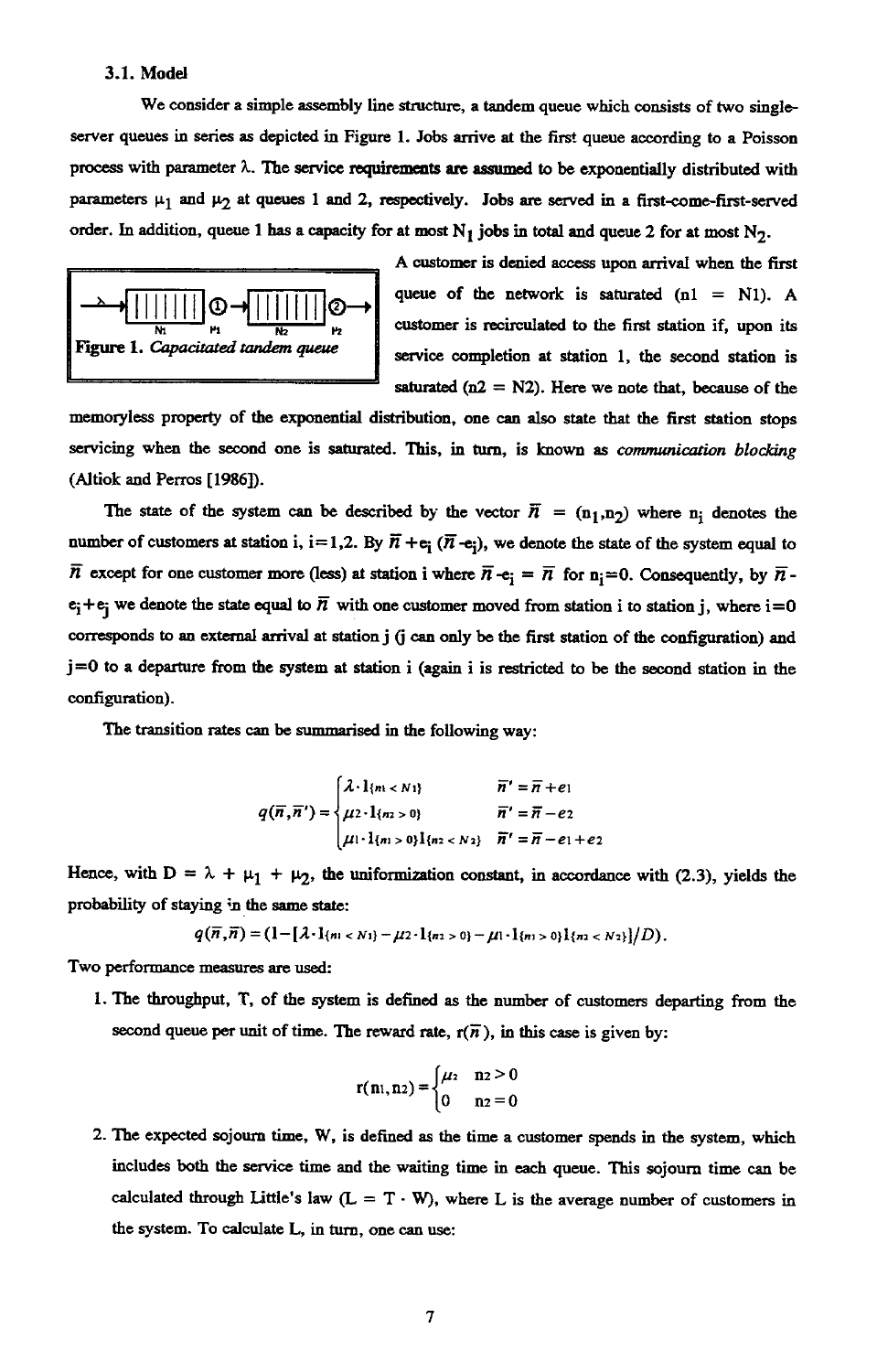### 3.2. Numerical results

A presentation of the system characteristics is given below. They are also summarised in Table

- 2.
- Different utilisation values, between 20% and 120%, have been considered.
- The capacity of each queue was taken to be equal to four customers. The effect of capacity on the convergence rate was also examined through subsequent modifications of this buffer size. The values used were always kept between the following limits:  $1 \leq$  capacity  $\leq 30$ .
- The performance measures used for the analysis are the **throughput of** the system and the sojourn time. The average number of customers in the system is also readily available, since its calculation was an essential step in the process of deriving the waiting times.

| <b>Characteristics of the system</b> |                                                                                                |              |                    |  |
|--------------------------------------|------------------------------------------------------------------------------------------------|--------------|--------------------|--|
| Number of queues                     | Servers in each queue                                                                          | Capacity     | <b>Utilisation</b> |  |
|                                      |                                                                                                | to $30$<br>1 | 20% to 120%        |  |
| be                                   | The uniformization variable D and the corresponding step-size 1/D per transition was chosen to |              |                    |  |
|                                      |                                                                                                |              |                    |  |
|                                      | $D = \lambda + \mu_1 + \mu_2$                                                                  |              |                    |  |
| As stopping criterion we used:       |                                                                                                |              | (3.1)              |  |
|                                      | $M_n - m_n \leq \epsilon$                                                                      |              | (3.2               |  |

$$
D = \lambda + \mu_1 + \mu_2 \tag{3.1}
$$

$$
\mathbf{M}_{\mathbf{n}} - \mathbf{m}_{\mathbf{n}} \le \varepsilon \tag{3.2}
$$

# **4. Sensitivity analysis and further discussion of numerical results**

In this section we discuss the operating characteristics of the proposed method in detail.

In particular, the following aspects will be elaborated upon:

- its performance ( convergence speed ),
- sensitivity with respect to the characteristics of the system under study ( capacity, utilisation), and
- sensitivity with respect to its parameters ( uniformization variable, stopping criterion ).

Though these discussions are not directly necessary for an understanding and actual application of the method, we believe them to be of interest to practitioners to obtain further insight into some underlying features, some global observations, and some conclusions that can be drawn from the experiments. As such results are usually not reported (in detail) but are essential for practical usage, we find it useful to include them.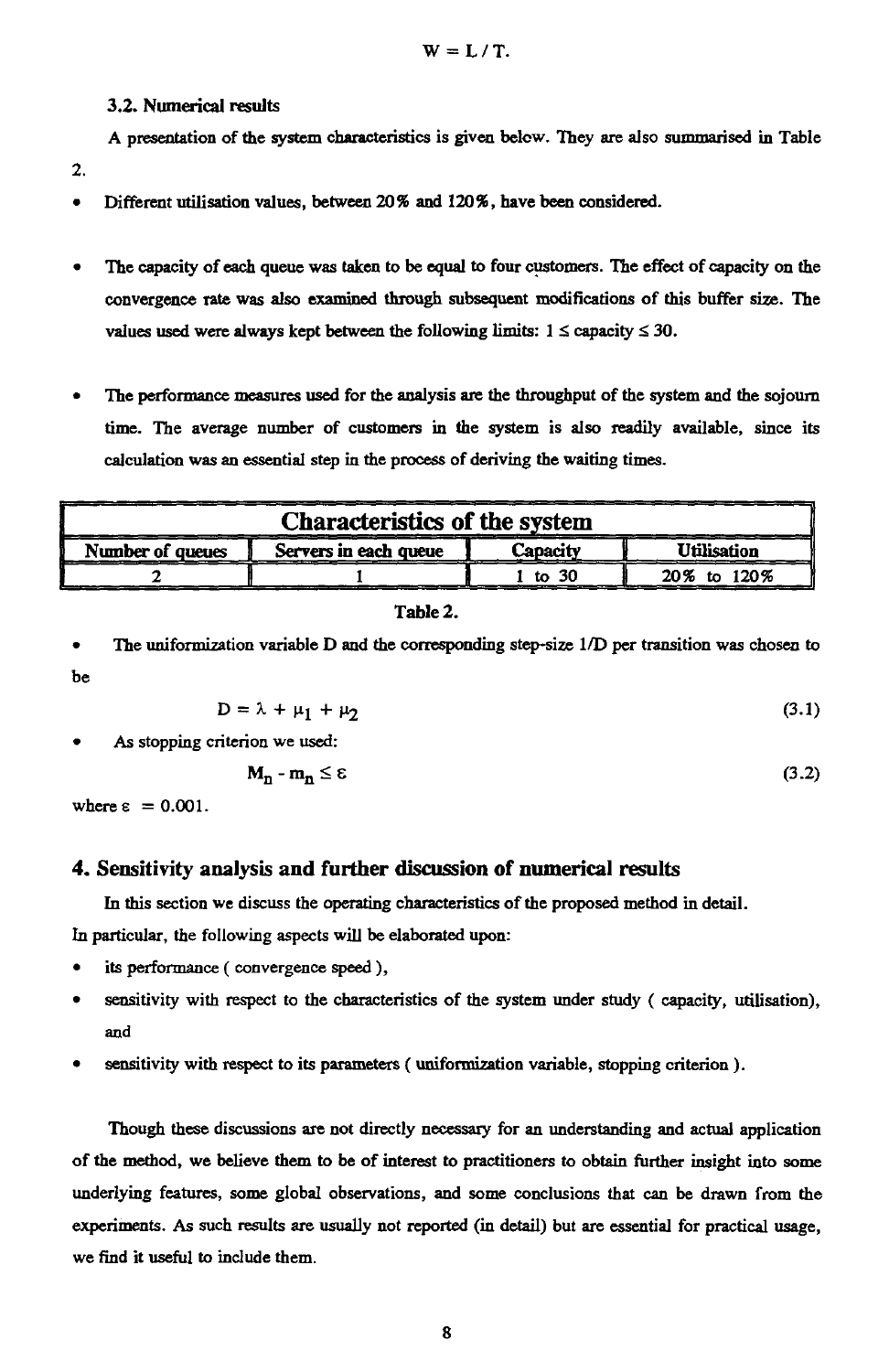#### 4.1 Performance of the method

A representative illustration of the numerical experiments is provided in Figures 2 (throughput) and 3 ( sojourn time ) for different utilization levels. The illustration pertains to a system consisting of two single-server queues in tandem, each with a waiting room for four customers. These figures indicate that the lower and upper bounds  $m_n$  and  $M_n$  can be used as simple practical values to quickly determine the value of g within a prescribed accuracy. As such they support the Markov reward method as an easy-to-use *practical tool.*



Figure 2. *Convergence rate for system throughput*



Figure 3. *Convergence rate for sojourn time*

In addition to the computational accuracy, the results also provide an indication of the actual convergence to a steady-state measure in terms of transitions (or events). In terms of the original (non-uniformized) CTMC  ${X(t) : t > = 0}$ , we can consider the transitions from state i to occur at a uniform rate of D rather than at a state-dependent rate  $\Sigma q(i,j)$ . However, only a fraction  $\Sigma q(i,j)$  / D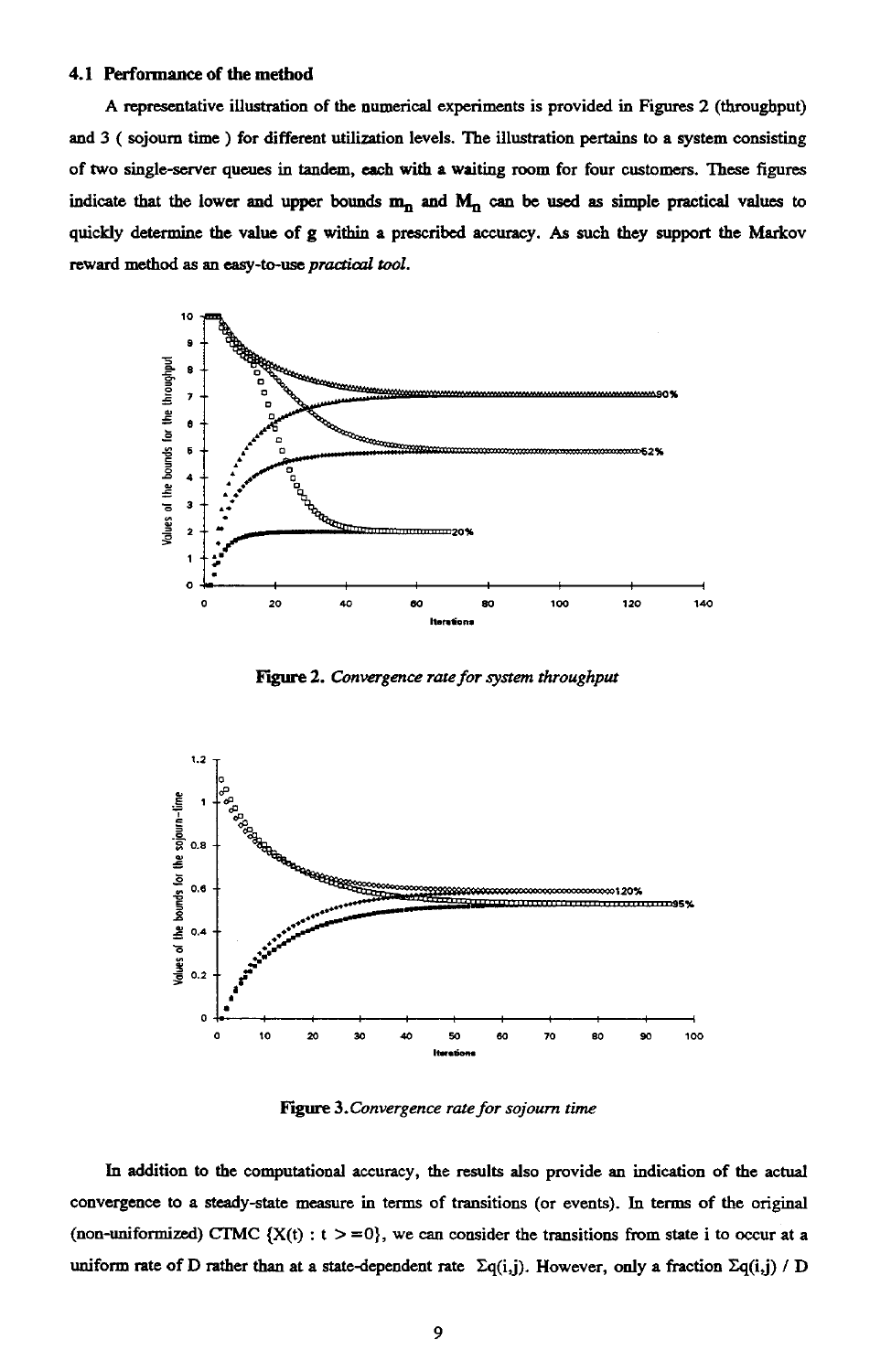are real transitions out of state i corresponding to an event in the original queueing process such as an arrival or a service completion. The remainder are just fictitious transitions that leave the process in state i. As a consequence, the number of iterations required can be regarded as an upper bound on the number of events (arrivals or completions ) that one has to observe in a real situation or in a discreteevent simulation before the prescribed accuracy for a steady-state performance value is achieved.

The method is observed to converge fairly quickly; however, its rate of convergence, to the best of our knowledge, has not yet been formally proved. In this section we examine this rate and more specifically we show that it actually follows the pattern of a geometric function :

$$
F(x) = \alpha \cdot \beta^x
$$

For convenience, the following transformation was performed :

allowing transformation was performed :  

$$
F(x) = \alpha \cdot \beta^x \equiv F(x) = e^{a+b \cdot x} \Leftrightarrow Ln(y) = c + d \cdot x
$$

where the model at the right is known as the exponential model with  $c = \ln a$  and  $d = \ln b$ .

We used the method of *least - squares estimation* for the purpose of *curve - fitting* because the data failed to satisfy the underlying assumptions of regression analysis. The method has been applied to different cases with different capacities and utilisation levels. Figure 4 shows, for the configuration with capacity 1 and 90 % utilisation, the differences of the upper bound for the value of the system throughput, as calculated through the program at every step, and the steady-state value of the throughput, computed by solving a set of differential - difference equations.

Two distinct curves are presented in Figure 4. The first one represents the differences as calculated by the program, while the second one corresponds to the values predicted through the least square estimates. In both cases the values are plotted against the number of iterations. Our results are consistent with the derivations in Cinlar [1975, p.378], where geometric convergence rates are established for irreducible, aperiodic Markov chains.



Figure 4. *Convergence rate of the algorithm*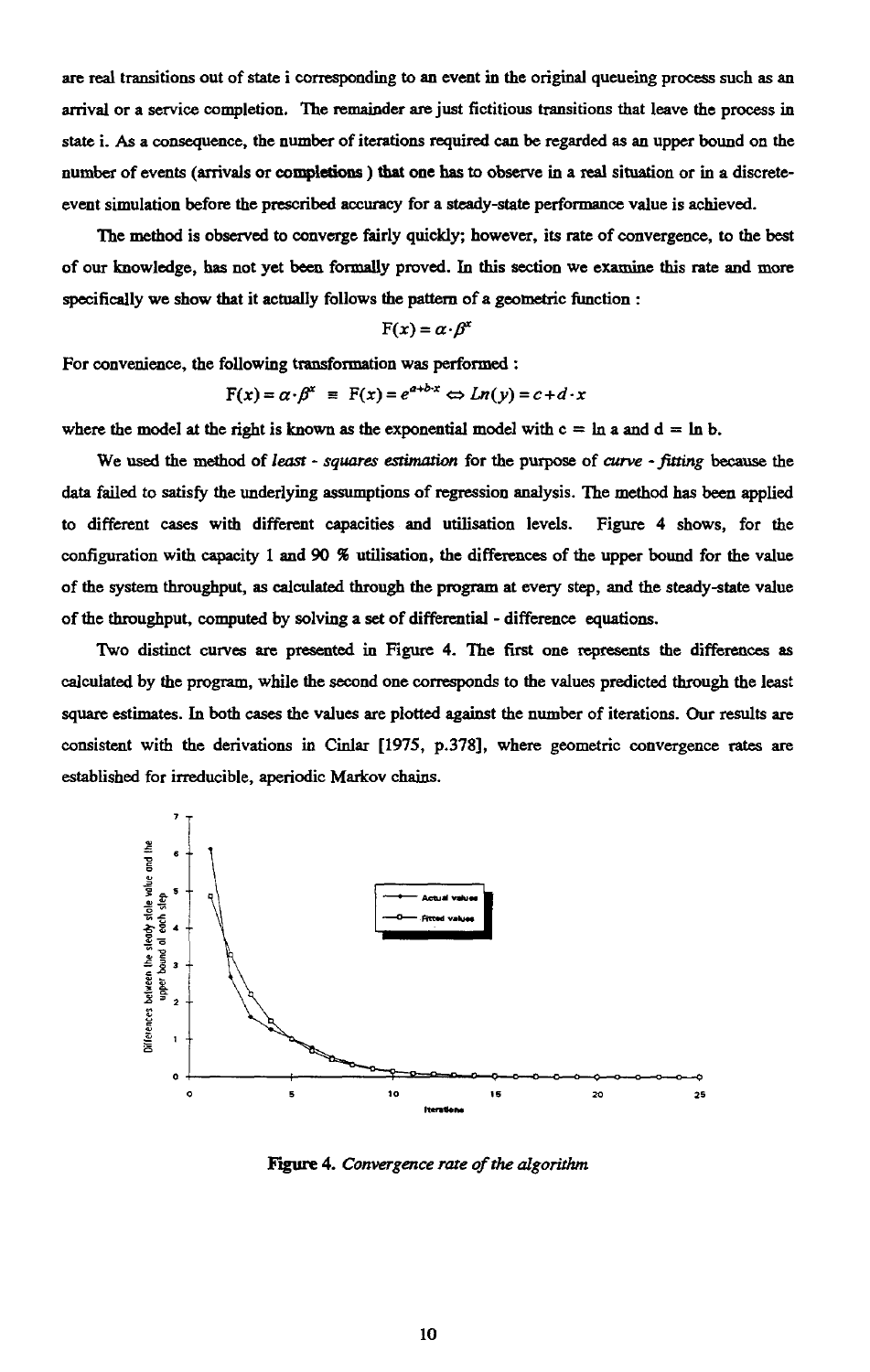#### 4.2. Characteristics of the configuration

It has been empirically shown that the convergence rate of the algorithm is geometric. This result supports the algorithm's utility as a practical tool for the steady-state approximations of queueing network performance measures. Implications of the above result with respect to practical applications are discussed in this section.

An examination of the convergence rate with respect to changes in the system characteristics is certainly of great interest. Since the work in this paper has been restricted to relatively simple systems, we have only examined the impact of two system characteristics, utilisation and capacity. As anticipated, an increase in the value of these two parameters necessitates a larger number of steps before convergence. As depicted in Figure 5a, an increase in utilization modifies the distribution of the probability mass throughout the state space. For instance, at high utilization levels, most of the



mass is concentrated around the congested states, which are attained very quickly. For low utilization rates, however, the opposite is true. As depicted in Figure 5b, convergence is slower when the probability mass is more evenly distributed over the state space; those corresponds to the range of 0.6 to 0.8.

Increasing capacity results in an exponential growth of the number of iterations  $(y = ae^{bx}$ , where x is the capacity of each  $\frac{N}{1}$  station). Such a growth can quickly lead to prohibitively large run-

time requirements (Figure 6). This is also an intuitive result as at. Figure 5a. *Distribution* of *the probability mass over the state* increase in capacity corresponds to an increase in the number of *space at different utilization* states. In general, a system with a larger state space will take *levels.* longer to attain steady state.

The steep increase in the number of iterations for systems with larger state space appears to limit the applicability of the proposed method to complex systems. There are, however, two approaches to mitigate this problem: truncation of the state space and acceleration of the convergence rate. These approaches are discussed next.



Figure 5b. The number of iterations versus utilization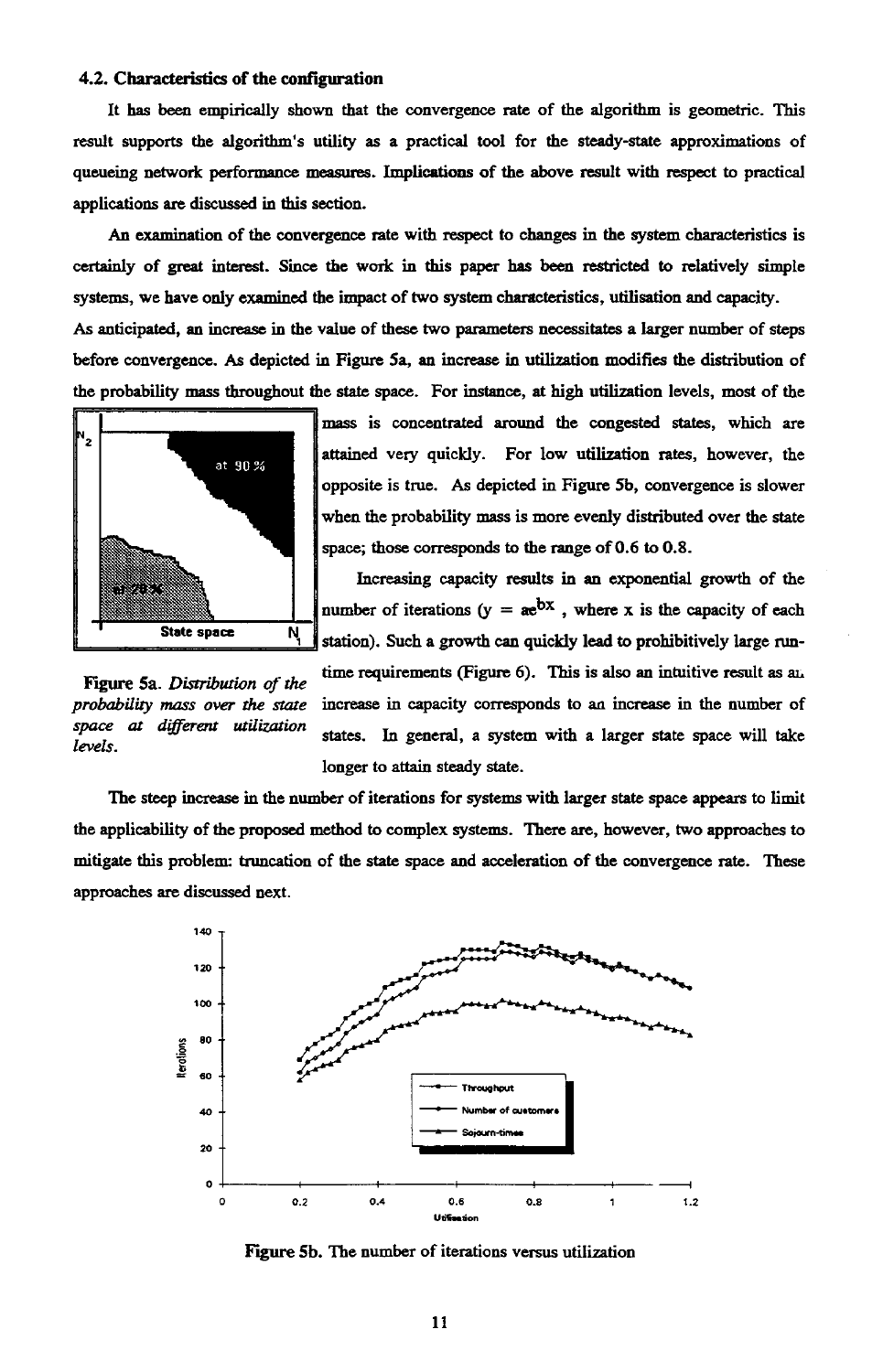

Figure 6. *The number of iterations versus system capacity*

## 4.3. Experimental truncation error bound

Examination of a system with a very large state space can prove to be a very difficult task . Thus, such a state space is normally truncated to *be* able to obtain a solution, but with no guarantee for *the* accuracy of the results. A question of great interest is then whether this truncation error could possibly be quantified.

Truncation errors have been experimentally obtained (for the configuration considered in section 3.1). The results indicate that a significant reduction in run times can be obtained by truncating the state space with a small truncation error. For instance, a truncation from 900 states (capacity of 30 at each station) down to 625 yields a truncation error in the values of the average throughput of 0.038 (0.43%). Table 3 shows the error in throughput at 90% utilization level due to the truncation of capacity from 30 customers at each station to smaller values.

Further analysis reveals that the capacity restriction imposed on our configuration hardly makes any difference, compared to the uncapacitated system, when the maximum allowed number of customers increases above 60. Thus, the existing *steady-state* equations of the equivalent *productform* configuration could be used to compute the value of the system throughput with a negligible error. Papanikas [1992, p.47] discusses analytic methods to provide *a priori* error bounds in Markov chains. fference, compared to the uncapacitated system, when the maximum allowed<br>
there increases above 60. Thus, the existing *steady-state* equations of the equiva<br>
onfiguration could be used to compute the value of the system Experiment of the uncapacitated system, when the maximum a<br>
increases above 60. Thus, the existing *steady-state* equations of the e<br>
increases above 60. Thus, the existing *steady-state* equations of the e<br>
iguration coul ence, compared to the uncapacitated system, when the maximum a<br>
increases above 60. Thus, the existing *steady-state* equations of the exiguration could be used to compute the value of the system throughpur<br>
panikas [1992,

| Throughput (average) | <b>Difference</b> | Percentage $\Delta\%$                                                                                                                                                                                                                                                              |
|----------------------|-------------------|------------------------------------------------------------------------------------------------------------------------------------------------------------------------------------------------------------------------------------------------------------------------------------|
| 8.385727             | 0.567223          | 6.33                                                                                                                                                                                                                                                                               |
| 8.699578             | 0.253372          | 2.83                                                                                                                                                                                                                                                                               |
| 8.842422             | 0.110528          | 1.23                                                                                                                                                                                                                                                                               |
|                      | 0.038324          | 0.43                                                                                                                                                                                                                                                                               |
|                      |                   | tomers increases above 60. Thus, the existing <i>steady-state</i> equations of the equivalent<br>n configuration could be used to compute the value of the system throughput with a r<br>or. Papanikas [1992, p.47] discusses analytic methods to provide a priori error bounds in |

Table 3.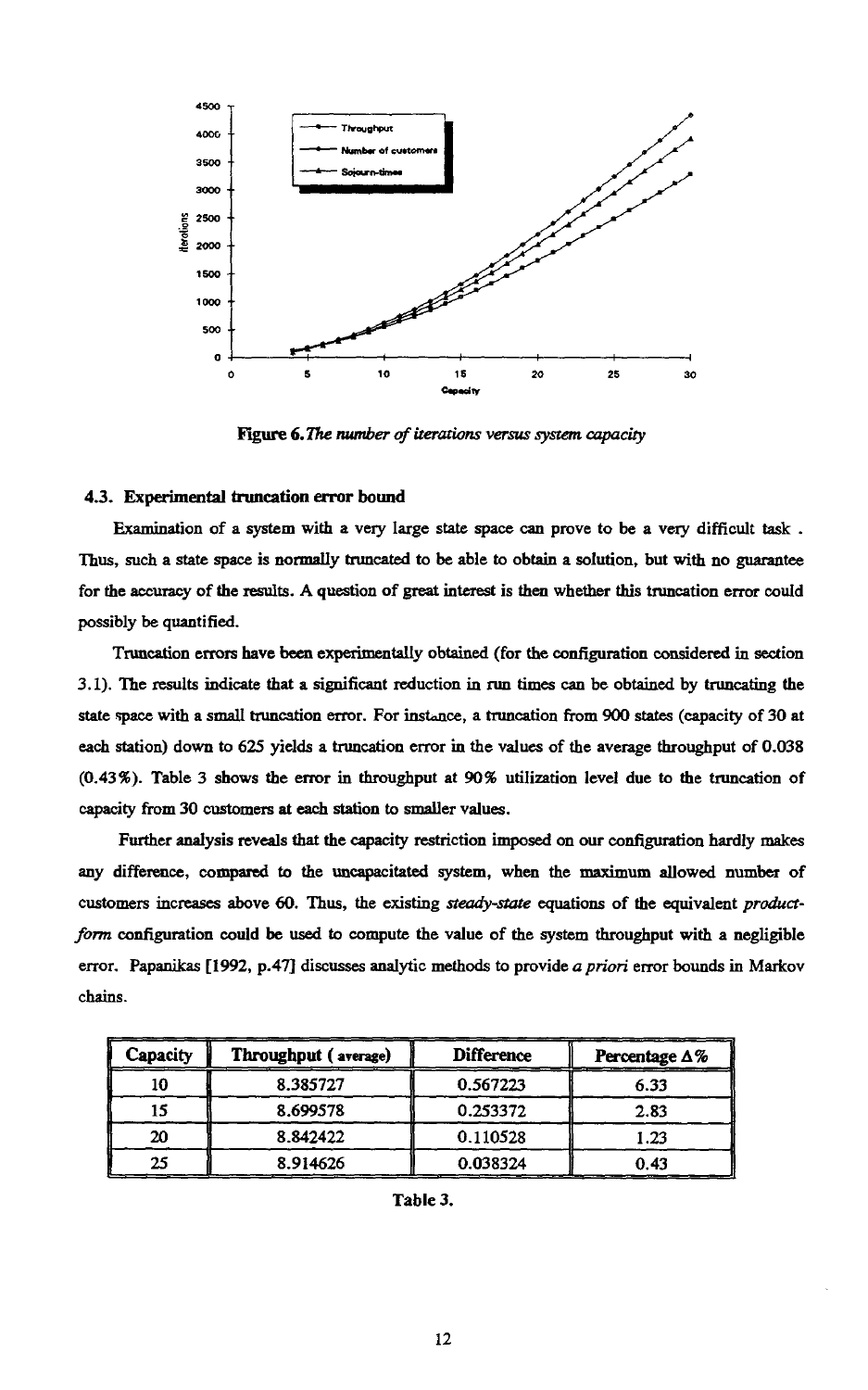### 4.4. An attempt to accelerate.

Tijms [1986, p.195] considers a relaxation method which could practically accelerate the convergence rate of the value-iteration algorithm. This modification, however, has no theoretical guarantee of convergence. It is based on a relaxation factor  $\omega$ , which can be dynamically selected. The relaxed version of the algorithm computes, at the n-th step, a new approximation of the reward function  $V_n(i)$  obtained by using both the previous values  $V_{n-1}(i)$  and the residuals  $V_n(i) - V_{n-1}(i)$ .

The technique resembles the successive overrelaxation used for solving a system of linear equations. The objective is to force the difference between the upper and lower bounds to decrease quicker.

The outcome of our experiments with this modified version was not very impressive, since, in most of the cases, the number of iterations was reduced only by one. Nevertheless, the *use* of a relaxation factor could prove to be fruitful when the algorithm is applied to bigger systems, *like* queueing networks with a large number of stations. The differences in the number of iterations, with and without the relaxation factor are presented in Table 4.

|               | Utilisation (%) : | 30 | 50  | 70  | 90  | 120 |
|---------------|-------------------|----|-----|-----|-----|-----|
| <b>Number</b> | normal            | 86 | 126 | 129 | 126 | 109 |
| of            |                   |    |     |     |     |     |
| Iterations    | relaxed           | 85 | 115 | 128 | 123 | 105 |

Table 4.

#### 4.5. Characteristics of the algorithm

The convergence rate of the algorithm is also influenced by two of its parameters: the value of the uniformization variable ( D ), and the value of the stopping criterion, E.

The increase in the number of iterations resulting from an increase in the value of D can be estimated through the following equation :

$$
\frac{D}{\text{Iterations}} = \frac{D'}{\text{Iterations'}}.
$$

As the best possible value for D, we recommend the one which satisfies equation ( 2.1) with equality.

The value of the stopping criterion has a big impact on convergence speed. A smaller value, which will provide a more accurate approximation, will result in a larger number of iterations.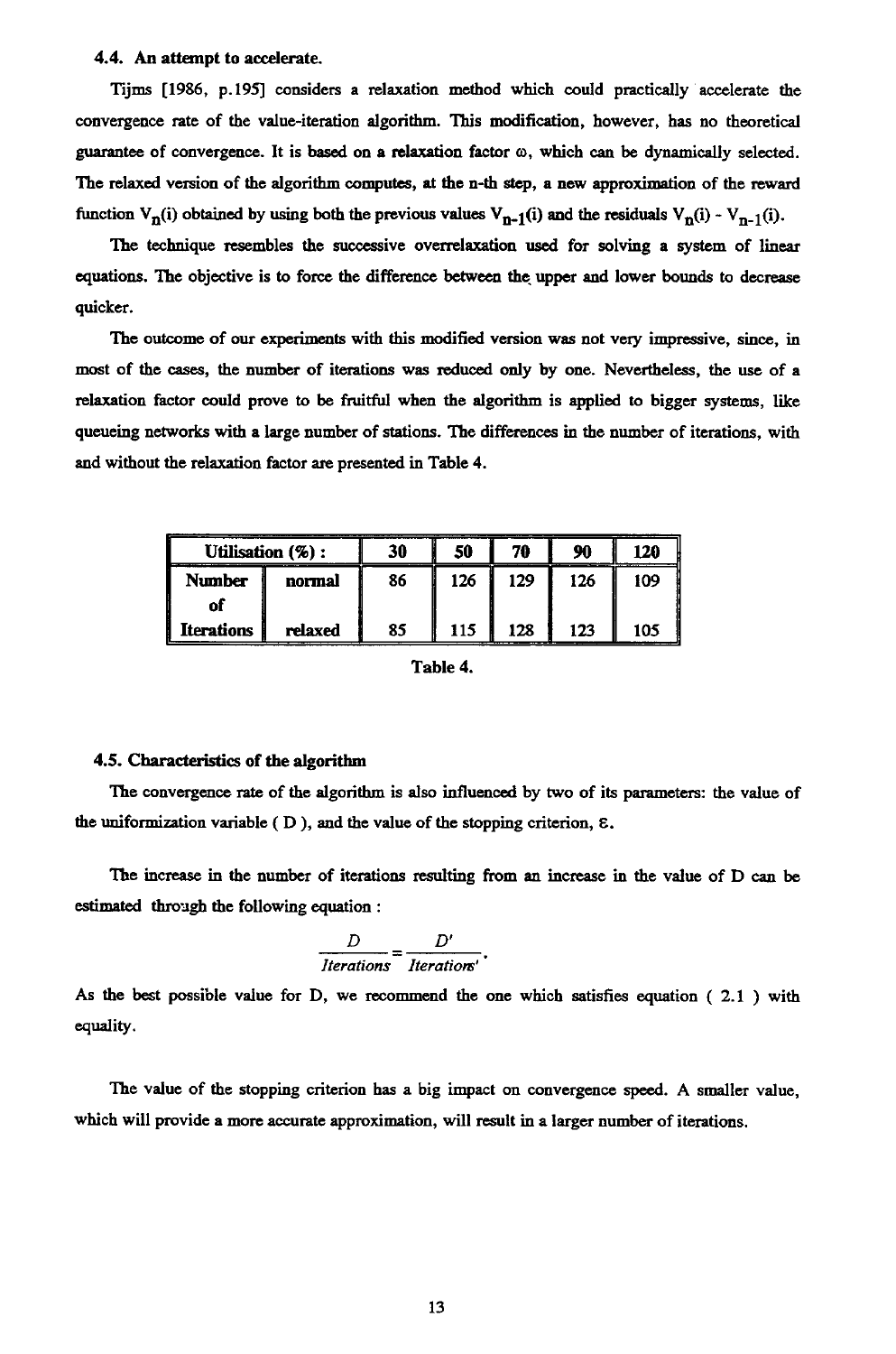| Utilisation (%) |     |     |     |  |
|-----------------|-----|-----|-----|--|
| 20              | 50  | 90  | 120 |  |
| 103             | 149 | 139 | 109 |  |
| 130             | 188 | 174 | 137 |  |
|                 |     |     |     |  |
| 69              | 116 | 126 | 109 |  |
| 82              | 143 | 157 | 137 |  |
|                 |     |     |     |  |

#### Table 5.

An appreciation of the changes in convergence rate due to changes in the values of D and  $\varepsilon$  can be obtained from Table 5.

# **5. Evaluation**

The issue of whether or not a complex stochastic system, such as those frequently arising in manufacturing, telecommunications and computer networks, has reached steady state is of practical interest to justify the use of computational evaluation methods or even explicit expressions based on the steady-state assumption. This question, in turn, is directly related to the question of how accurately a steady-state performance measure is approximated when employing a numerical computation.

To this end, a computational method is suggested to calculate the values of performance measures by successive Markov reward approximations. This method enables one to obtain on-line error bounds for the accuracy of the approximation. Extensive numerical analysis conducted in [Papanikas, 1992] and summarized in this paper illustrates that these bounds can be quite practical to provide a guaranteed accuracy within a reasonably small number of steps: as such, the results support the approach as a practical tool. The bounds could also be used to show how the convergence rates depend on system input parameters, such as capacity and load.

### **Acknowledgement**

The authors gratefully acknowledge the support of INSEAD through R&D Project No 2264R.

# **References**

- [1]. Altiok and Perros, (1986), *Open networks of queues with blocking : split and merge configurations,* DE Transactions.
- [2]. Cinlar, E. (1975), *Introduction to Stochastic Processes,* Prentice Hall. Englewood Cliffs, NJ.
- [3]. Odoni, A. R. (1969), *On finding the maximal gain for Markov decision processes,* Operations **Res.** 17 (5), 857 - 860.